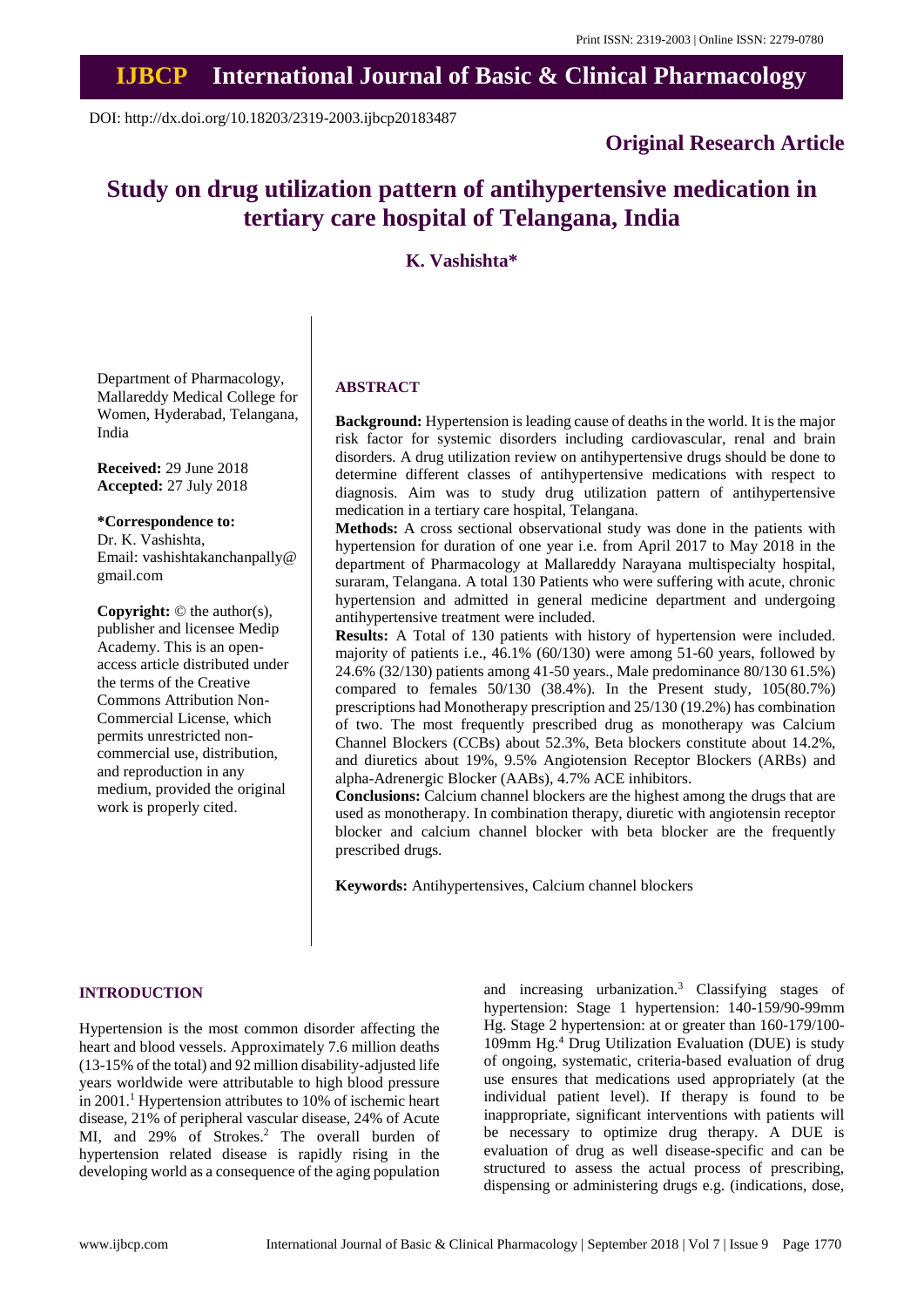drug interactions, etc.). DUE is the same as drug utilization review (DUR) synonym terms.<sup>5</sup> Until about 1950, there was no effective treatment, and the development of antihypertensive drugs has been a major therapeutic success story. Now, high blood pressure can be controlled through existing antihypertensive drug therapy by following some guidelines. The Joint National Committee (JNC-7) is considered the "gold standard" consensus guidelines for the management of hypertension. The other guidelines are 2007 American Hypertension Association (AHA) and the 2007 European Society of Hypertension/ European Society of Cardiology.<sup>6-8</sup> Treatment of hypertension with monotherapy or combination therapy is updated time to time according to JNC I to VII guidelines.<sup>9</sup>

### **METHODS**

Ethical permission was taken from concerned institute. Informed consent was taken from all the patients who were included in the study. A cross sectional observational study in the patients with hypertension for duration of oneyear i.e. from April 2017 to May 2018 in the department of Pharmacology at Mallareddy Narayana Multispecialty Hospital, Suraram, Telangana. A drug utilization review on antihypertensive drugs was done to determine and evaluate the different classes of antihypertensive medications with respect to diagnosis.

A Total of 130 patients who were suffering with acute, chronic and uncontrolled hypertension were included. All patients who were admitted in General medicine department and undergoing antihypertensive treatment were included. All the patients were screened thoroughly including age, sex, occupation, past history of hypertension, information on drug therapy (drug name, dosage form, frequency, route of administration, duration of treatment). Treatment data obtained from the patient's case sheet on a daily basis.

#### *Inclusion criteria*

- Age group 30 years to more than 80 years.
- Both genders
- Patients diagnosed with acute, chronic and uncontrolled hypertension.
- Patients willing to take antihypertensive drugs.

#### *Exclusion criteria*

- Patients not suffering from hypertension
- Gestational hypertension.
- Patients refusing consent.

#### **RESULTS**

A Total of 130 patients with history of hypertension were included**.**

In the present study majority of patients i.e., 46.1%  $(60/130)$  were among 51-60 years, followed by 24.6%

(32/130) patients among 41-50 years, 15.3% (20/130) were 61-70 years.7.6% among 30-40 years, 3.8% were among 71-80 years, least were more than 81 years i.e., 2.3%. Present study showed male predominance 80/130 (61.5%) compared to females 50/130 (38.4%) (Table 1).

#### **Table 1: Age distribution of hypertensive patients.**

| Age in years  | No. of cases | $\frac{0}{0}$ |
|---------------|--------------|---------------|
| $30-40$ years | 10           | 7.6           |
| $41-50$ years | 32           | 24.6          |
| $51-60$ years | 60           | 46.1          |
| $61-70$ years | 20           | 15.3          |
| 71-80 years   | 05           | 3.8           |
| $>81$ years   | 03           | 2.3           |
| Total         | 130          | 99.7          |

#### **Table 2: Personal history.**

| <b>Personal history</b>                       | No. of cases | $\frac{0}{\sqrt{2}}$ |
|-----------------------------------------------|--------------|----------------------|
| History of Alcohol present                    | 45           | 34.6                 |
| History of Smoking present                    | 35           | 26.9                 |
| Both alcohol and smoking                      | 30           | 23.0                 |
| History of Alcohol and<br>smoking not present | 20           | 15.3                 |
| Total                                         |              |                      |

In the present study 46.1% (60/130) patients had family history of hypertension, 53.8% (70/130) had no family history of hypertension. In this study Majority of patients 70/130 (53.8%) with hypertension were having weight of 51-60kg. In the Present study 90 (69.2%) were significantly higher systolic blood pressure ranging more than 160mm Hg. 50 (38.4%) were having higher diastolic blood pressure ranging more than 100mm Hg (Table 2).

#### **Table 3: Distribution of different stages of hypertension.**

| <b>Stage of hypertension</b> | No. of cases |      |
|------------------------------|--------------|------|
| Prehypertension              | 10           | 7.6  |
| Stage I                      | 9O           | 69.2 |
| Stage II                     | 30           | 23   |
| Total                        | 130          |      |

The patients were categorized depending on the stages of the hypertension- 10 /130 (7.6%) patients belonged to prehypertension stage, 90/130 patients (69.2%) belonged to stage 1 hypertension and 30/130 (23%) patients belonged to stage 2 hypertension (Table 3).

#### **Table 4: Usage pattern of drugs in mono therapy.**

| Drug therapy        | No. of cases | $\frac{0}{\sqrt{2}}$ |
|---------------------|--------------|----------------------|
| Monotherapy         | 105          | 80.7                 |
| Combination therapy | 25           | 19.2                 |
| Total               | 130          | 99 9                 |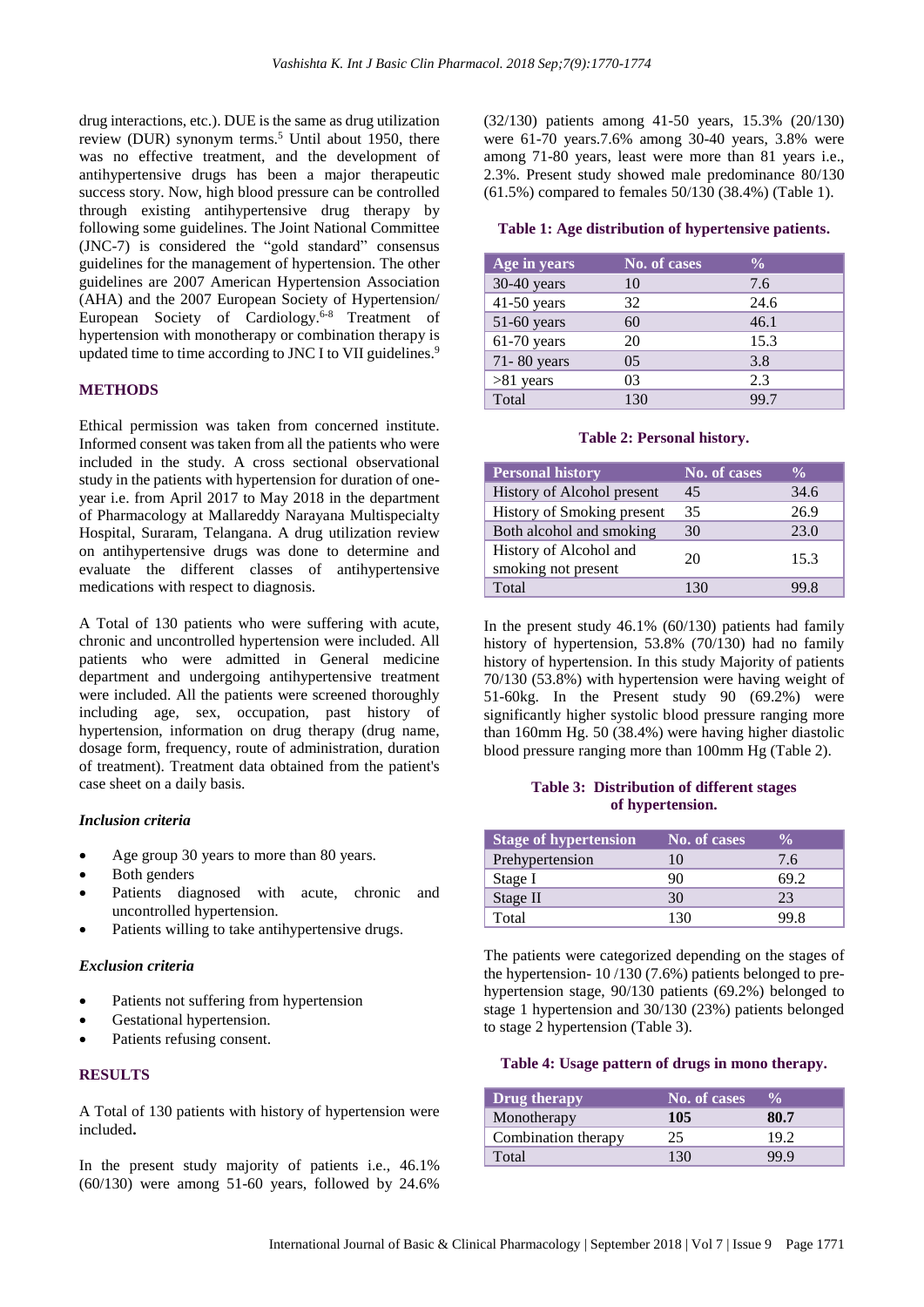In the present study, 105 (80.7%) prescriptions had Monotherapy prescription and 25/130 (19.2%) has combination of two drugs (Table 4).

## **Table 5: Antihypertensive drugs prescribed as monotherapy.**

|    | <b>Drugs</b>          | No. of<br>drugs                      | $\frac{0}{0}$ |  |
|----|-----------------------|--------------------------------------|---------------|--|
|    | Furosemide            | 10                                   | 19            |  |
|    | Torsemide             | 10                                   |               |  |
|    | Ramipril              | 2                                    | 4.7           |  |
|    | Enalpril              | 3                                    |               |  |
|    | Telmisarten           | 5                                    |               |  |
| 10 |                       |                                      | 9.5           |  |
|    |                       |                                      |               |  |
|    |                       |                                      |               |  |
|    |                       |                                      | 52.3          |  |
|    |                       |                                      |               |  |
| 15 | Metoprolol            | 15                                   | 14.2          |  |
|    |                       |                                      |               |  |
|    |                       |                                      | 9.5           |  |
|    |                       |                                      |               |  |
|    | 20<br>0.5<br>55<br>10 | Losartan<br>Amlodipine<br>Carvidilol | 5<br>55<br>10 |  |

The most frequently prescribed drug as monotherapy was Calcium Channel Blockers (CCBs) about 52.3%, Beta blockers constitute about 14.2 %, and diuretics about 19%, 9.5% Angiotension Receptor Blockers (ARBs) and alpha-Adrenergic Blocker (AABs), 4.7% ACE inhibitors (Table 5).

## **Table 6: Antihypertensive drugs prescribed as combination therapy.**

| <b>Class</b>         | <b>Drugs</b> |    |
|----------------------|--------------|----|
| $ARB+DIURETIC$       | 10           |    |
| $CCB+ \beta BLOCKER$ |              | 36 |
| $ARB+CCB$            |              | 28 |
| ACEI+DIURETIC        |              | 24 |
| <b>CCB+DIURETIC</b>  |              | 16 |

Authors also observed few combination drugs in the prescription. Drug combinations were categorized depending on their class. The most frequently prescribed drugs combinations were ARB+Diuretic (40%), CCB+betablocker (36%), ARB+CCB (28%), ACEI+Diuretic (24%) and CCB+Diuretic (16%) (Table 6).

#### **DISCUSSION**

Present study included a total of 130 cases involving antihypertensive drug therapy were included. In Georgy M. Varghese et al study, 118 cases were included. Amit Sharma et al, study 150 patients were studied, Sharminder Kaur. 10-12 A total of 297 prescriptions were studied. Rajeev Mishra et al, study128 prescriptions were evaluated.<sup>13</sup>

In the present study majority of patients i.e., 46.1%  $(60/130)$  were among 51-60 years, followed by 24.6% (32/130) patients among 41-50 years., In Georgy M. Varghese et al, study most of the patients were between the ages of 51-70 years old, accounting for 75.21% of total cases, in Amit Sharma et al. 10,11 The mean age (mean±SD) of the patients was 59.28±11.0894 years with range 21-85 years and the median age was 60 years. Test of proportion showed most of the patients 58 (38.7%) were significantly higher in the age group 51-60 years., Sharminder Kaur et al, study. <sup>12</sup> The patients were in the age group of 20 to 90 years with mean age being 56.21, Supratim Dattastudy.<sup>14</sup> The mean age of males was (56.5) 15.9 as compared to (53.03) 19.3 in females. A total of 68.5% of the patients were in the 18-64 years age range whereas 31.5% were 65 years and as mentioned.

In the Present study, showed male predominance 80/130 (61.5%) compared to females 50/130 (38.4%). In Amit Sharma et al, study ratio of the patient's male: female was found to be  $1.2:1$ .<sup>11</sup> Out of the 150 studied patients, 55.3% (83) of patients were male and 44.7% (67) of patients were female. In Sharminder Kaur et al, study male predominance (Male/Female ratio as 1:.85), Rajeev Mishra et al, study found that the prevalence of hypertension was more in male patients (66.1%) as compared to females (33.9%), Supratim Datta study Hypertension was observed to be more common in males (63.6%) than in females  $(36.4\%)$ .<sup>12-14</sup>

In the present study 46.1% (60/130) patients had family history of hypertension, 53.8% (70/130) had no family history of hypertension. Where as in Amit Sharma et al, study showed most of the patients were not having family history of hypertension, i.e., 147 (98.0%) while 3 patients  $(2.0\%)$  were having family history of hypertension.<sup>11</sup>

In this study, majority of patients with hypertension were having weight of 51-60kg. Where as in Amit Sharma et al, study, it was found that the highest no. of hypertensive patient (55) were falling in the weight group of 51-60kg which were the 36.7% of total collected case.<sup>11</sup>

#### *Usage pattern of individual drugs in mono therapy*

In the Present study, 105 (80.7%) prescriptions had Monotherapy prescription and 25/130 (19.2%) has combination of two drugs .The most frequently prescribed drug as monotherapy was Calcium Channel Blockers (CCBs) about 52.3%, Beta blockers constitute about 14.2%, and diuretics about 19%, 9.5% Angiotension Receptor Blockers (ARBs) and alpha Adrenergic Blocker (AABs), 4.7% ACE inhibitors, In Georgy M. Varghese et al, study among individual drugs, amlodipine (43.22%), telmisartan (33.89%) and furosemide (27.11%) were the most utilized in all cases encountered.<sup>10</sup> Others were spironolactone 7.62%, metoprolol 7.62%, propranolol 6.77%, torsemide 6.77%, prazosin 5.93%, atenolol 5.93%, Enalapril 2.5%, nifedipine 1.69% and the least utilized drug was hydrochlorothiazide 0.85%.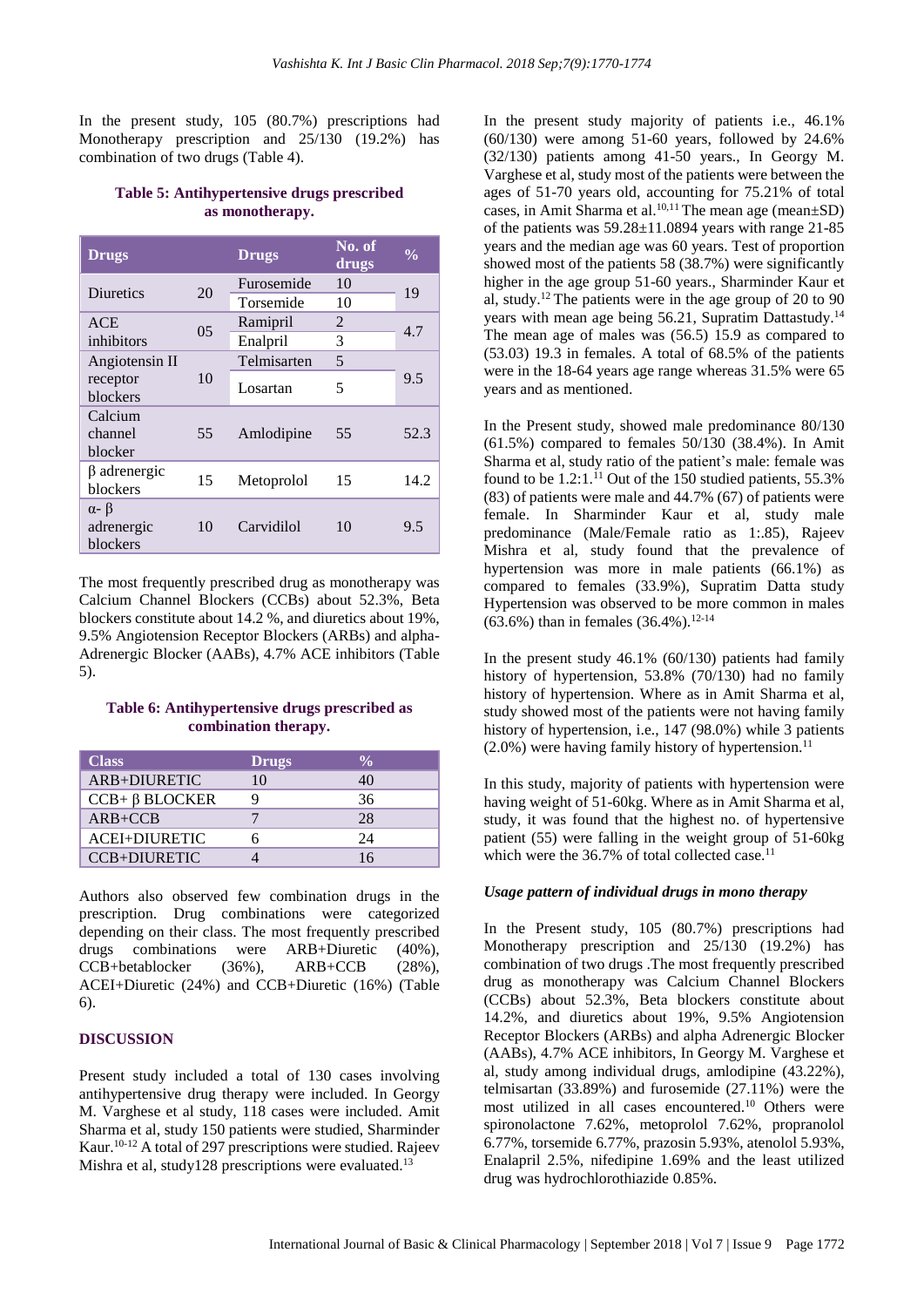In this study was coinciding with Juno J. Joel et al, study as the most frequently prescribed drug as monotherapy was Calcium Channel Blockers (CCBs) 48.2%, Angiotension Receptor Blockers (ARBs) 19.4%, Beta blockers (9.4%), ACE Inhibitors (8.8%), Diuretics (8.2%), Alpha Adrenergic Blocker (AABs) 2.9% and Centrally Acting Agents (CAAs) 2.9%.1,15 Whereas Amit Sharma et al, study showed most of the patients 142 (94.7%) were on poly therapy significantly higher than mono therapy, double therapy and triple therapy  $1$   $(0.7\%)$ ,  $0$   $(0\%)$ ,  $7$ (4.7%), Rajeev Mishra et al, study it was observed that the monotherapy (81.7%) is more common than combination therapy (34.8%.).<sup>13,11</sup>

Authors also observed few combination drugs in the prescription. Drug combinations were categorized depending on their class. The most frequently prescribed drugs combinations were ARB+Diuretic (40%), CCB+betablocker (36%), ARB+CCB (28%), ACEI+Diuretic (24%) and CCB+Diuretic (16%).

In Georgy M Varghese et al, study Among 2 drug combinations combination of calcium channel blocker with angiotensin receptor blockers were utilized most, followed by calcium channel blockers  $+$  diuretics.<sup>10</sup> In 3 drug combinations, angiotensin receptor blocker + calcium channel blocker + diuretic was most utilized combination, in Jainaf Nachiya et al, study mono therapy was more frequently used than combination therapy (54.17% vs. 45.83%) Angiotensin II receptor antagonist 32 (1.5%), angiotensin converting enzyme inhibitor  $(ACE I)$  + angiotensin II receptorantagonist 22 (1.03%) and diuretics + calcium channel blockers + β-Blocker 17 (0.79%) proposed in this present study. 16

## **Table 7: Drug prescribing pattern of hypertensive patient.**

| <b>Class of</b><br>drugs       | <b>Drugs</b> | Amit<br>Sharma et<br>al study | <b>Present</b><br>study |
|--------------------------------|--------------|-------------------------------|-------------------------|
| <b>Diuretics</b>               | Furosemide   | 75                            | 10                      |
|                                | Torsemide    | 30                            | 10                      |
| <b>ACE</b>                     | Ramipril     | 29                            | 2                       |
| inhibitors                     | Enalpril     | 7                             | 3                       |
| Angiotensin                    | Telmisarten  | 12                            | 5                       |
| II receptor                    | Losartan     | 7                             | 5                       |
| blockers                       | Olmisarten   | $\mathbf{1}$                  |                         |
| Calcium<br>channel<br>blocker  | Amlodipine   | 41                            | 65                      |
| $\beta$ adrenergic<br>blockers | Metoprolol   | 22                            | 20                      |
| α-β<br>adrenergic<br>blockers  | Carvidilol   | 17                            | 10                      |

Georgy M. Varghese et al, study Calcium channel blockers (50.84%) were the most utilized in all cases, followed by diuretics 35.59%, angiotensin receptor blockers 27.95%, beta blockers 18.64%, alpha blockers 5.93%, and least utilized were angiotensin converting enzyme inhibitors 2.54% of all cases. $10$ 

Rajeev Mishra et al, study Calcium channel blockers (CCBs) (31.2%) were the most commonly prescribed antihypertensive agent as monotherapy, followed by angiotensin receptor blockers (ARBs) (22.3%) and angiotensin-converting enzyme inhibitors (ACEIs) (14.3%).<sup>13</sup> 9.8% patients were treated with combination of ARBs with CCBs, while 5.3% received combination of diuretics with ARBs.

## **CONCLUSION**

Calcium channel blockers are the highest among the drugs that are used as monotherapy. In combination therapy, diuretic with angiotensin receptor blocker and calcium channel blocker with beta blocker are the frequently prescribed drugs. Amlodepin was commonly prescribed.

*Funding: No funding sources Conflict of interest: None declared Ethical approval: The study was approved by the Institutional Ethics Committee*

## **REFERENCES**

- 1. Longo DL, Fauci SA, Kasper DL, Hauser SL, Jameson JL, Loscalzo J. Harrison's Principles of Internal Medicine. Eighteenth edition, McGraw-Hill Medical, New York, United States of America; 2012.
- 2. Mohan S, Campbell N, Chockalingam A. Time to effectively address hypertension in India. Indian J Med Res. 2013;137(4):627-31.
- 3. Yusuf S, Reddy S, Ôunpuu S, Anand S. Global burden of cardiovascular diseases: part I: general considerations, the epidemiologic transition, risk factors, and impact of urbanization. Circulation. 2001 Nov 27;104(22):2746-53.
- 4. National Cardiovascular Disease Database: availablea at:

http://www.searo.who.int/india/topics/cardiovascular \_diseases/NCD\_Resources\_Nat

- ional CVD database-Final Report.pdf?ua=1.
- 5. Anchala R, Kannuri NK, Pant H, Khan H, Franco OH, Angelantonio ED, Prabhakaran D. Hypertension in India: a systematic review and meta-analysis of prevalence, awareness, and control of hypertension. J Hypertens. 2014;32(6):1170-7.
- 6. Chobanian V. Seventh Report of the Joint National Committee on Prevention, Detection, Evaluation, and Treatment of High Blood Pressure. Hypertension. 2003;42(6):1206-52.
- 7. Rosendorff C. Treatment of hypertension in the prevention and management of ischemic heart disease: a scientific statement from the American Heart Association Council for High Blood Pressure Research and the Councils on Clinical Cardiology and